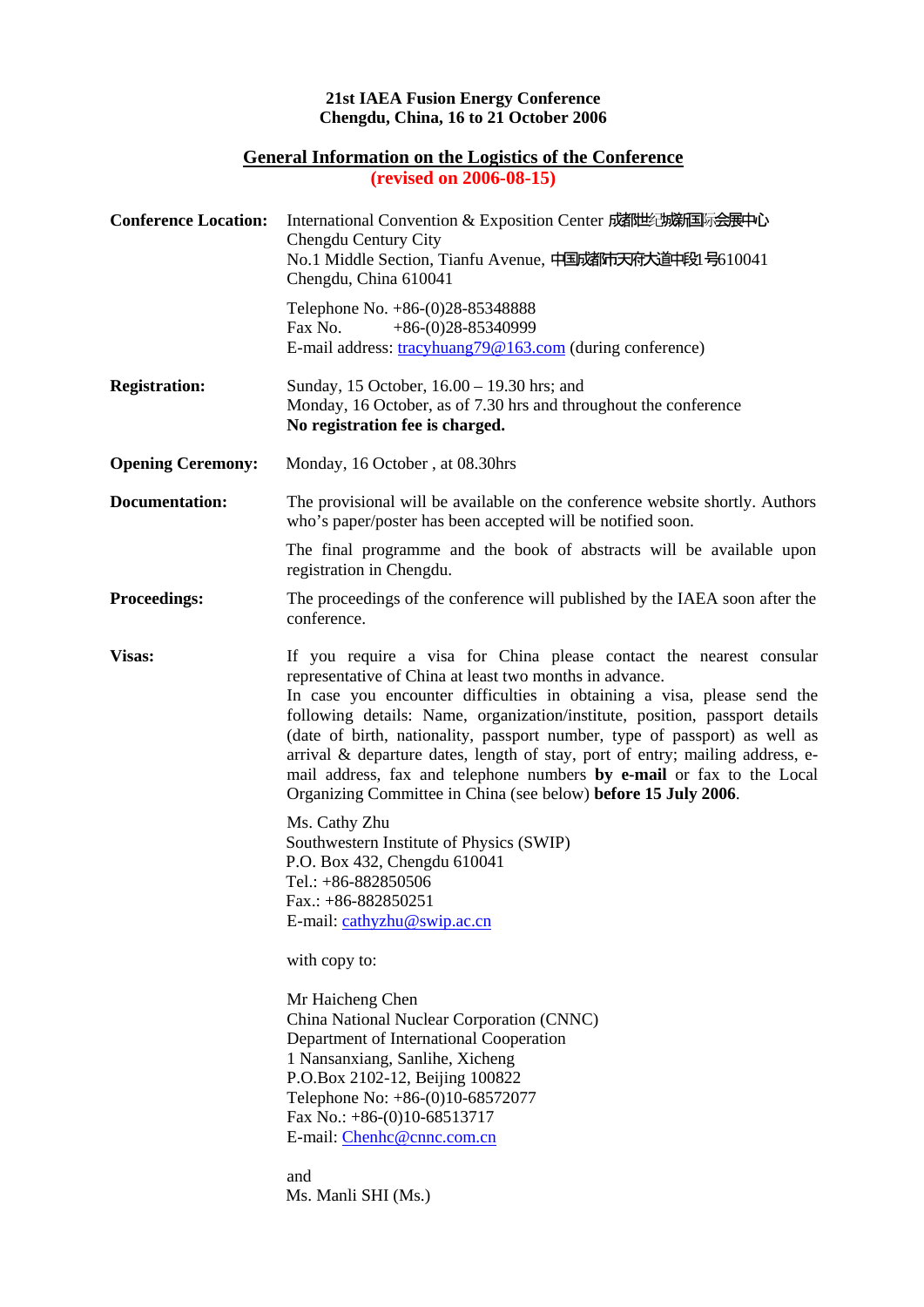Southwestern Institute of Physics, P.O. Box 432, Chengdu 610041 Tel.: +86-(0)28 82850212 Fax.:  $+86-(0)2882850251$ E-Mail: mlshi@swip.ac.cn